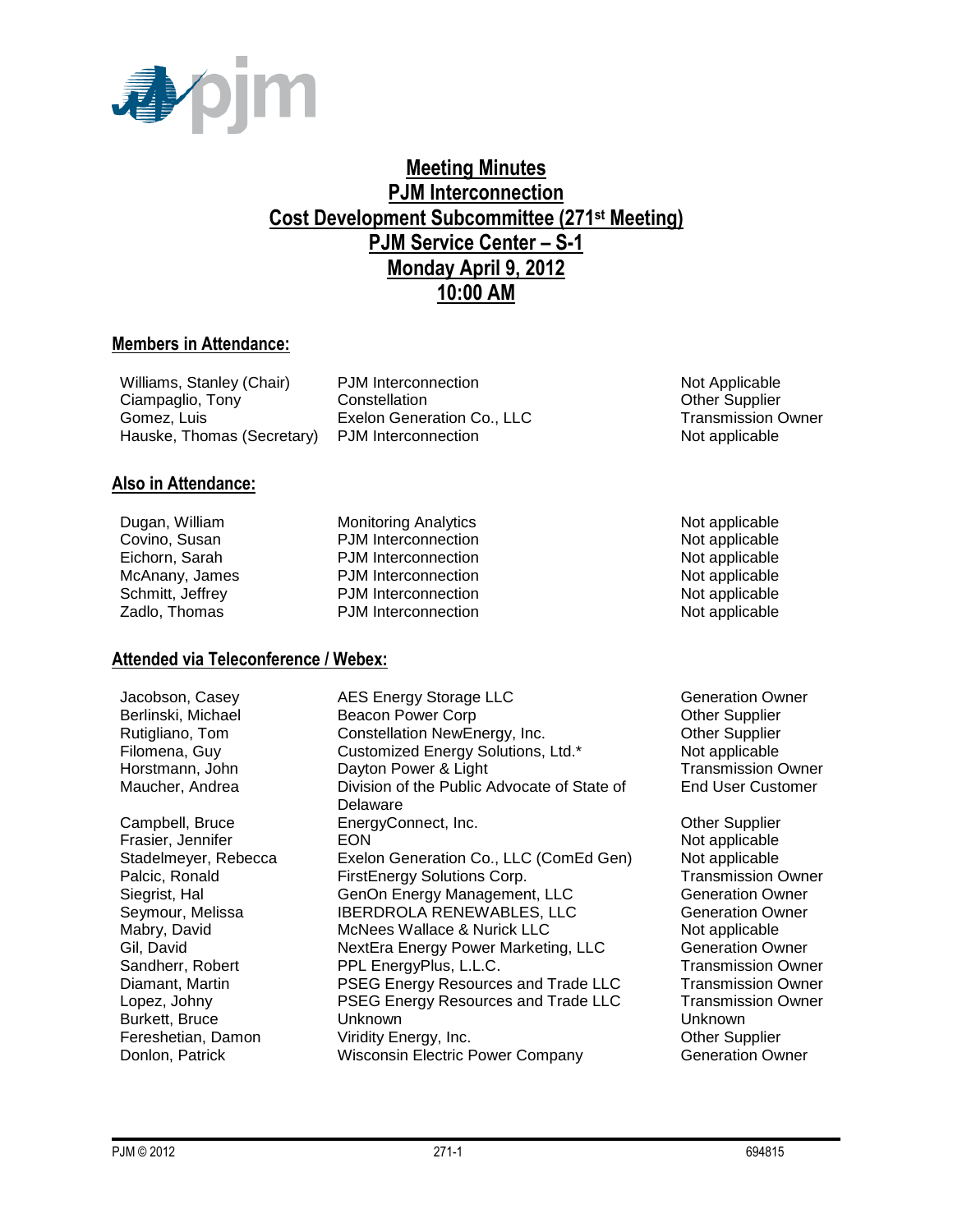

## **1. ADMINISTRATION**

CDS endorsed the minutes from the 270<sup>th</sup> CDS held on March 12, 2012 as amended.

CDS endorsed the Agenda for the  $271st$  CDS. One member requested that Item 5 Demand Response Shutdown Cost agenda item be moved up, however the Chair declined because other participants had indicated they were planning to join the call later due to other schedule conflicts. Estimated times for agenda items were requested to be added on future CDS agendas, which the Chair agreed to provide.

# **2. CDS UPDATE**

The Combined Cycle modeling Issue [\(issue tracking\)](http://pjm.com/committees-and-groups/issue-tracking/issue-tracking-details.aspx?Issue=%7bE5A783B1-FF7A-4A7F-B6CE-3CD2765836F9%7d) was presented by Laura Walter at the March 29, 2012 Markets and Reliability Committee (MRC). MRC assigned the issue to the Operating Committee (OC); CDS members are encouraged to attend and participate in upcoming OC meetings. The next OC is April 10, 2012 at Milford.

At the March MRC meeting, the CDS was assigned the task to determine appropriate DSR shutdown costs. PJM staff developed and presented a problem statement for consideration by the CDS which was discussed under Agenda item 5.

The Chair noted the May CDS meeting will be held at the new PJM Conference and Training Center (CTC).

# **3. ACR SURVEY**

Sarah Eichorn presented a short presentation on the triennial review of the Avoidable Cost Rate. Participants asked if additional data other than what is currently provided to the IMM would be requested. PJM staff indicated no additional data would be requested in addition to the information that is currently provided to the IMM.

# **4. COMBUSTION TURBINE (CT) AND COMBINED CYCLE (CC) OVERHAUL COST RECOVERY: [ISSUE TRACKING](http://pjm.com/committees-and-groups/issue-tracking/issue-tracking-details.aspx?Issue=%7b3159C1F6-5498-412A-84F2-D4EA3F5834C6%7d)**

The CDS reviewed the previously-approved manual language and decided more clarity was needed. CDS added additional language that clarified that approved Long Term Maintenance Expenses for combined cycles and combustion turbines can be included in a unit's VOM until June 1, 2015. After June1, 2015 Long Term Maintenance Expenses must be removed from a unit's VOM. PSE&G would like additional clarification language to be included and will provide the proposed changes for review at the next meeting.

Some stakeholders had comments on the Avoidable Cost Rate (ACR) and Variable Operating and Maintenance Timing whitepaper posted in the meeting materials. PJM will contact these stakeholders separately to solicit the detailed comments.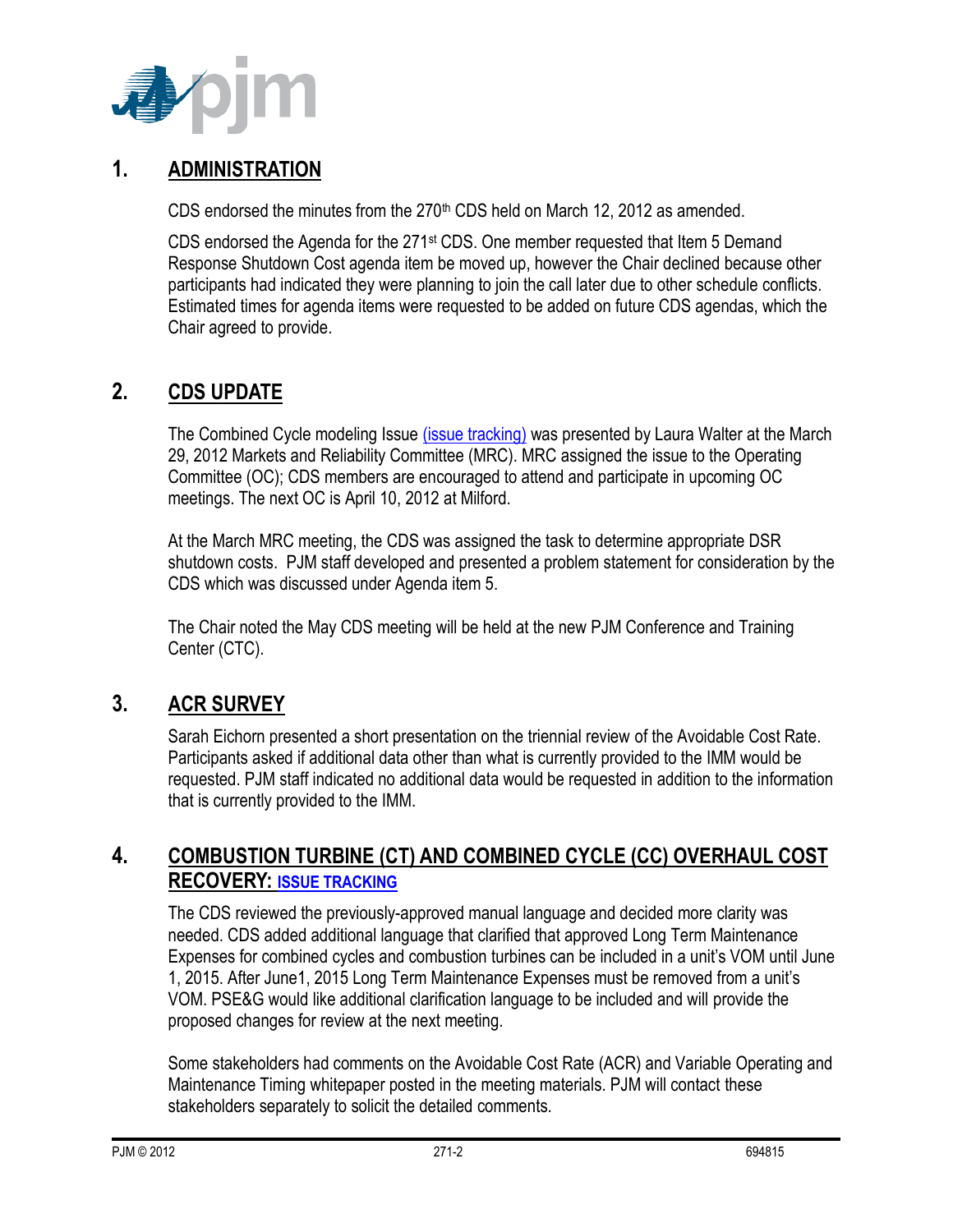

### **5. DEMAND RESPONSE (DR) SHUTDOWN COSTS**

CDS reviewed the problem statement developed from the MRC charge and prioritized this item to be completed prior to Cyclic Peaking Factors and after Unit Types not Addressed in Manual 15. PJM staff will begin development of an education document for review and discussion at the next CDS meeting. Members should contact Laura Walter to provide relevant information for inclusion in the education document.

## **6. ENERGY STORAGE UNIT COST OFFERS: UNIT TYPES NOT ADDRESSED BY MANUAL 15: [ISSUE TRACKING](http://pjm.com/committees-and-groups/issue-tracking/issue-tracking-details.aspx?Issue=%7b3159C1F6-5498-412A-84F2-D4EA3F5834C6%7d)**

As part of the educational effort, PJM presented two examples of energy storage unit losses. CDS also reviewed proposed manual language. After the review, CDS determined there was no need to revisit interest identification and the collaborative solution matrix to obtain a consensus solution. Additional changes to the manual language were identified to correct errors and add clarification on data requirements for units returning from an outage. Additional information was also added to identify costs to use for flywheel resources. PJM staff will contact flywheel owners to develop additional manual language for review at the next CDS meeting.

#### **7. IMMATURE UNIT DEFINITION: [ISSUE TRACKING](http://pjm.com/committees-and-groups/issue-tracking/issue-tracking-details.aspx?Issue=%7b510DC5A0-8F2D-46B1-8FA4-3D61DC10BA45%7d)**

CDS reviewed amended manual language from the last meeting. Changes were made to identify an immature unit as one "with neither 10 years of operations nor 50,000 Operating Hours". Clarification that all "historical, calculated or forecasted costs are to be converted to current year dollars" was also added. The CDS unanimously endorsed the changes to the immature unit definition as amended during the meeting and directed the CDS Chair to provide a first read of the proposed manual changes at the April MRC meeting.

Upon review by PJM staff following the CDS meeting, additional minor changes were identified as being necessary to provide guidance and clarity. As a result of these additional changes, PJM Staff will provide both a redline and clean version of the updated manual language for final review and endorsement by the CDS at the next meeting prior to providing it to the MRC for a first read.

#### **8. WIND COST OFFERS: UNITS NOT ADDRESSED IN MANUAL 15: [ISSUE TRACKING](http://pjm.com/committees-and-groups/issue-tracking/issue-tracking-details.aspx?Issue=%7b3159C1F6-5498-412A-84F2-D4EA3F5834C6%7d)**

CDS completed the collaborative solution matrix and will attempt to develop a consensus solution at the next meeting.

## **9. CYCLIC PEAKING FACTORS: [ISSUE TRACKING](http://www.pjm.com/committees-and-groups/issue-tracking/issue-tracking-details.aspx?Issue=%7b271B9B61-2DB7-4D21-8C58-20324835B7D2%7d)**

PJM presented member requested changes to the educational document on cyclic peaking and starting factors. CDS's next step is to start interest identification.